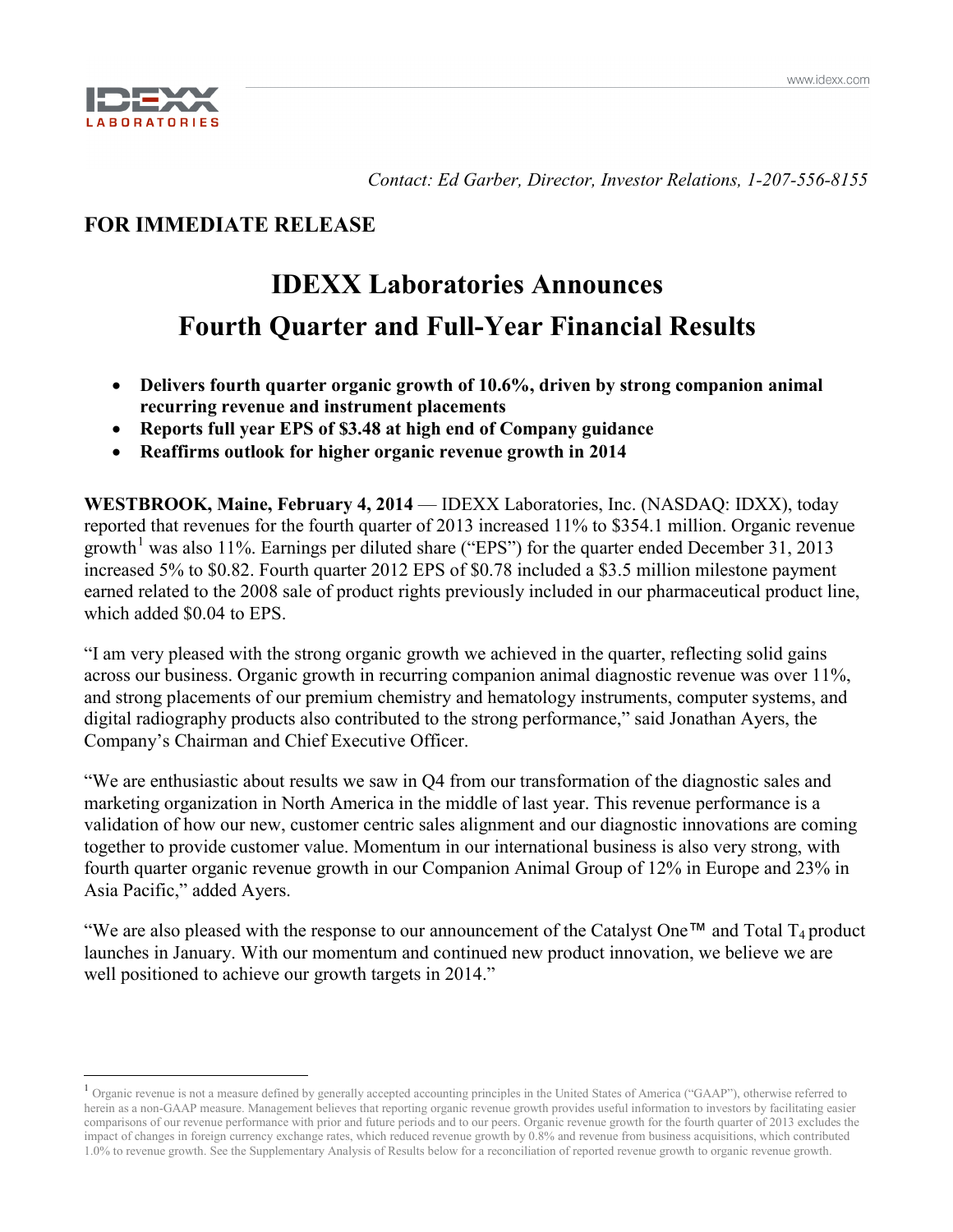IDEXX Announces Fourth Quarter Results February 4, 2014 Page 2 of 13

### **Revenue Performance for the Fourth Quarter**

Please refer to the table below entitled "Revenues and Revenue Growth Analysis by Product and Service Categories" for the three months ended December 31, 2013 and 2012 in conjunction with the following discussion.

Companion Animal Group. Companion Animal Group ("CAG") revenues for the fourth quarter of 2013 were \$293.6 million compared to \$263.5 million for the fourth quarter of 2012. Organic revenue growth of 12.1% was due primarily to an increase in recurring revenues across our CAG portfolio, including reference laboratory diagnostic and consulting services, VetLab® consumables and, to a lesser extent, Rapid Assay products. Additionally, we also saw increased placements of our ProCyte Dx® and Catalyst  $Dx^{\circ}$  instruments as compared to the same period of the prior year.

The revenue increase in reference laboratory diagnostic and consulting services was due to higher sales volumes and price increases. Increased sales volumes were driven by higher testing from existing customers, the acquisition of new customers and improved customer retention. The revenue increase in VetLab consumables was primarily the result of higher sales volumes of consumables used with our Catalyst Dx instruments, reflecting our increasing installed base of instruments and the quality of our instrument placements. To a lesser extent, VetLab consumables also benefited from improved price realization due to changes in our sales channels and price increases, including a higher selling price to our non-exclusive distributor in North America and the move to a direct sales model in the Nordics. Higher sales of our Rapid Assay products were the result of both price increases and higher U.S. canine practice-level sales volumes.

Water. Water revenues for the fourth quarter of 2013 were \$21.7 million compared to \$20.9 million for the fourth quarter of 2012. Organic revenue growth of 3.3% was due primarily to higher sales volumes of our Quanti-Tray® products driven by new account acquisitions. Revenue from business acquisitions contributed 1.4% to reported revenue growth, which was partly offset by the impact of changes in foreign currency exchange rates.

Livestock, Poultry and Dairy. Livestock, Poultry and Dairy ("LPD") revenues for the fourth quarter of 2013 were \$32.4 million compared to \$28.9 million for the fourth quarter of 2012. The 3.9% increase in organic revenue was due primarily to higher sales volumes of certain bovine, poultry and swine tests, partly offset by lower sales volumes of Bovine Spongiform Encephalopathy tests resulting from changes in European testing requirements. Revenue from business acquisitions and changes in foreign currency exchange rates contributed 7.3% and 0.8%, respectively, to reported revenue growth.

### **Additional Operating Results for the Fourth Quarter**

Gross profit for the fourth quarter of 2013 increased 11.6%, to \$188.7 million from \$169.1 million for the fourth quarter of 2012. As a percentage of total revenue, gross profit increased to 53.3% from 52.9%. The increase in the gross profit percentage was due primarily to price realization for our reference laboratory diagnostic and consulting services, VetLab consumables and Rapid Assay products, partly offset by the impact of higher relative sales of lower margin VetLab instruments. Improved price realization was due to price increases and the aforementioned changes in our sales channels.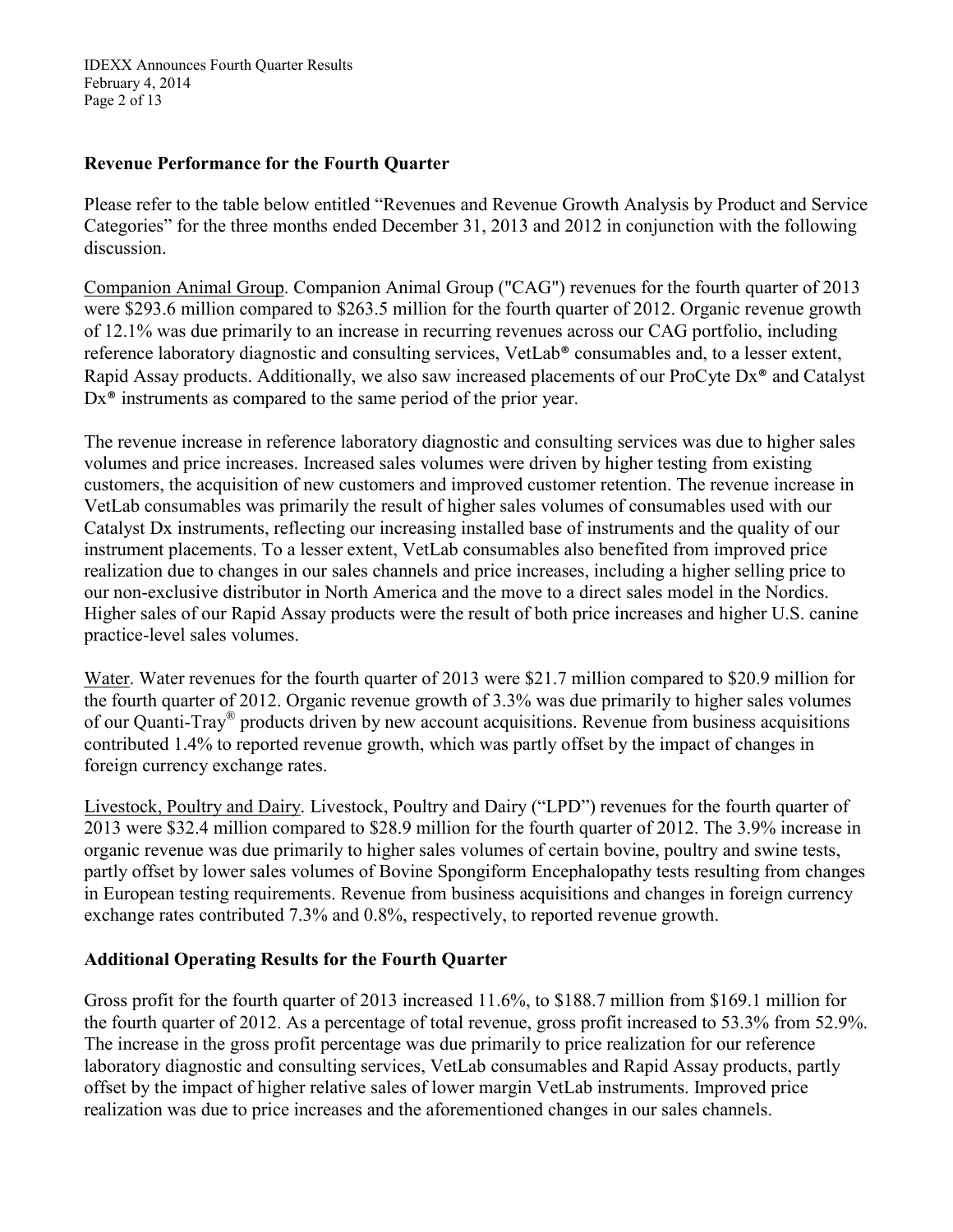IDEXX Announces Fourth Quarter Results February 4, 2014 Page 3 of 13

Selling, general and administrative ("SG&A") expense for the fourth quarter of 2013 was \$104.8 million, or 29.6% of revenue, compared to \$84.6 million, or 26.5% of revenue, for the fourth quarter of 2012. The increase in SG&A expense was due primarily to higher personnel-related costs and a milestone payment earned in the fourth quarter of 2012 related to the 2008 sale of pharmaceutical product rights, which was reflected as a reduction to general and administrative expenses. Higher personnel-related costs were due in part to the result of our North American sales force expansion and related marketing efforts. Our sales force expansion and transition to diagnostic consultants, who now represent all CAG diagnostic modalities is complete, which added approximately 15% to our North American sales force. Additionally, we have increased our sales force and other personnel internationally, including a direct sales force in the Nordics and through the acquisition of a Brazilian distributor. Research and development ("R&D") expense for the fourth quarter of 2013 was \$22.5 million, or 6.4% of revenue, compared to \$21.1 million, or 6.6% of revenue for the fourth quarter of 2012. The increase in R&D expense resulted primarily from higher personnel-related costs and product development costs.

## **Year-to-Date Results**

Revenues for the year ended December 31, 2013 increased 6.5% to \$1.377 billion, from \$1.293 billion for the year ended December 31, 2012. Organic revenue growth of 6.7% for the year ended December 31, 2013 excludes the impact of changes in foreign currency exchange rates, which reduced revenue growth by 0.7% and revenue from acquisitions, which contributed 0.5% to revenue growth for the year ended December 31, 2013.

Gross profit for the year ended December 31, 2013 increased 8.1%, to \$756.1 million from \$699.1 million for the year ended December 31, 2012. As a percentage of total revenue, gross profit increased to 54.9% from 54.1%.

Operating profit for the year ended December 31, 2013 increased 1.6% to \$266.8 million, or 19.4% of revenue, compared to \$262.6 million, or 20.3% of revenue, for the prior year. When normalized for the items included in the GAAP and non-GAAP Measures table below, non-GAAP operating profit margin<sup>2</sup> for the year ended December 31, 2013 of 20.1% is essentially flat with the prior year.

EPS for the year ended December 31, 2013 increased 9.8% to \$3.48, compared to \$3.17 for the prior year. When normalized for the items included in the GAAP and non-GAAP Measures table below, non- $GAAP EPS<sup>2</sup>$  for the year ended December 31, 2013 increased 12.3% compared to the prior year.

## *GAAP and Non-GAAP Measures:*

We believe the following non-GAAP<sup>[2](#page-2-0)</sup> measures of normalized operating profit and EPS for the years ended December 31, 2013 and 2012 are useful to provide supplemental information regarding the performance of our business and for period-over-period comparisons of the performance of our business.

<span id="page-2-0"></span> $2$  Operating profit and margin on a non-GAAP basis excludes a \$3.5 million milestone payment earned in 2012 related to the 2008 sale of product rights previously included in our pharmaceutical product line, a \$3.9 million charge resulting from a third-party service provider bankruptcy, and the net unfavorable impacts of changes in foreign currency exchange rates. EPS on a non-GAAP basis excludes the aforementioned items and the impact of the retroactive extension of the federal research and development tax credit associated with 2012 but recorded in 2013.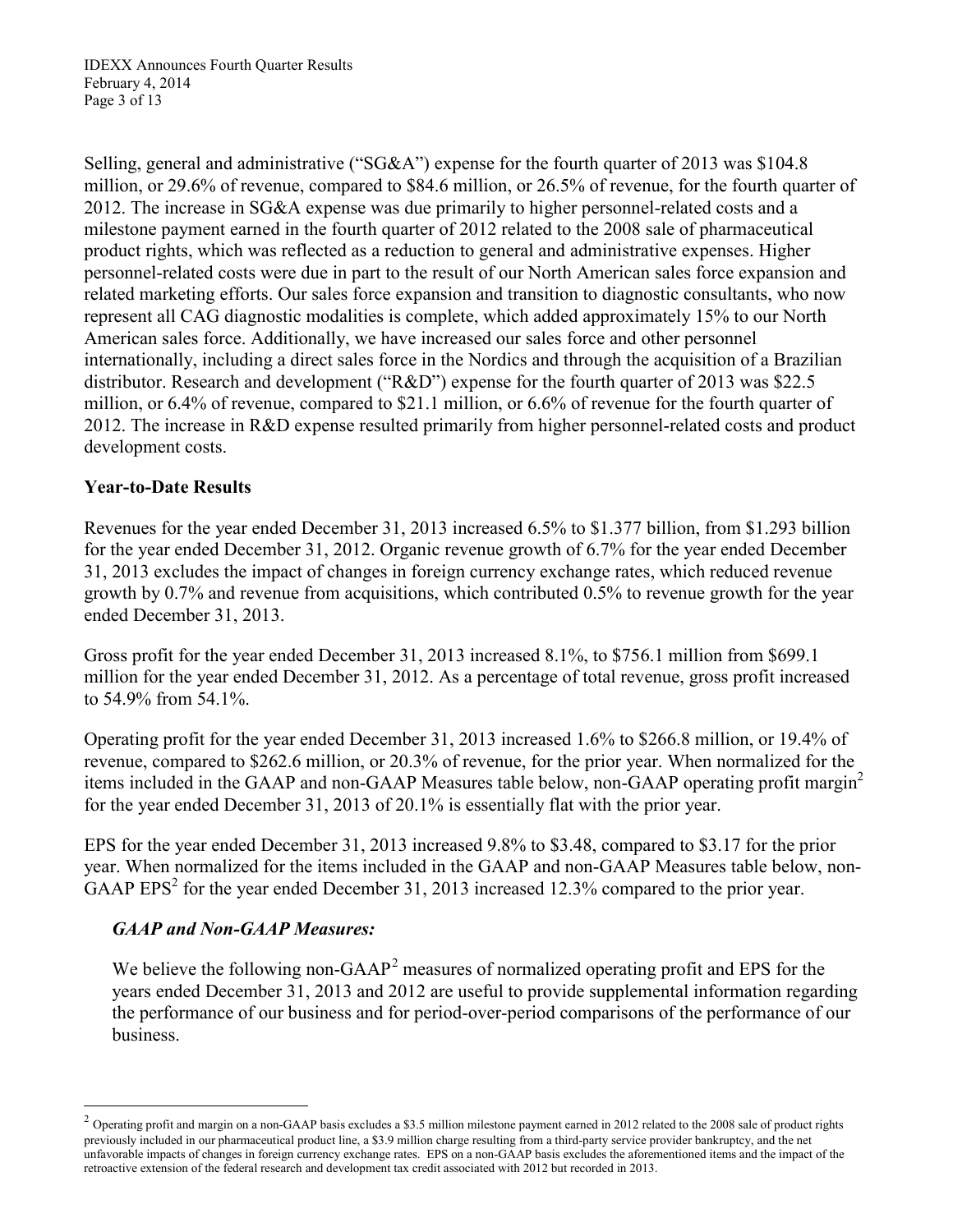## *Amounts in millions except per share data*

| (Unaudited)                             |           | 2013          |            | 2012                     |                          |            |  |
|-----------------------------------------|-----------|---------------|------------|--------------------------|--------------------------|------------|--|
|                                         | Operating | Operating     |            | Operating                | Operating                |            |  |
|                                         | Profit    | <b>Margin</b> | <b>EPS</b> | Profit                   | Margin                   | <b>EPS</b> |  |
| <b>GAAP</b> measures                    | \$266.8   | 19.4%         | \$3.48     | \$262.6                  | 20.3%                    | \$3.17     |  |
| GAAP growth measures                    | 1.6%      | $(0.9\%)$     | 9.8%       |                          |                          |            |  |
| Pharmaceutical milestone payment        |           |               |            | $(\$3.5)$                | $(0.3\%)$                | $(\$0.04)$ |  |
| Third-party service provider bankruptcy | \$3.9     | $0.3\%$       | \$0.05     | $\overline{\phantom{0}}$ |                          |            |  |
| Net changes in foreign currency rates   | \$7.7     | $0.4\%$       | \$0.10     | -                        | $\overline{\phantom{a}}$ |            |  |
| Federal R&D tax credit related to 2012  |           | -             | $(\$0.05)$ |                          | $\overline{\phantom{a}}$ | \$0.05     |  |
| Non-GAAP measures                       | \$278.4   | 20.1%         | \$3.58     | \$259.1                  | 20.0%                    | \$3.18     |  |
| Non-GAAP growth measures                | $7.4\%$   | 0.1%          | 12.3%      |                          |                          |            |  |

## **Supplementary Analysis of Results**

The accompanying financial tables provide more information concerning our revenue and other operating results for the three and twelve months ended December 31, 2013.

## **Outlook for 2014**

The Company provides the following updated guidance for 2014.

- Revenues for the full year are expected to be in the range of \$1.48 billion to \$1.50 billion, which represents reported revenue growth of 7.5% to 8.5% and organic revenue growth of 7% to 8% compared to 2013. When adjusted for the deferred revenue impacts of our Catalyst One introductory offer in 2014, we expect organic revenue growth of 7.5% to 8.5%.
- EPS for the full year are expected to be in the range of \$3.76 to \$3.86. Our guidance assumes the R&D tax credit will not be extended in 2014. When normalized for the items included in the GAAP and non-GAAP Outlook table below, non-GAAP  $EPS<sup>3</sup>$  $EPS<sup>3</sup>$  $EPS<sup>3</sup>$  growth is projected to be 11% to 14%, in line with the preliminary guidance provided on October 22, 2013.
- Free cash flow<sup>[4](#page-3-1)</sup> for the full year is expected to be approximately 95% to 100% of net income.
- Capital expenditures for the full year are expected to be approximately \$80 million.

<span id="page-3-0"></span> $3$  EPS on a non-GAAP basis excludes a \$3.9 million charge resulting from a third-party service provider bankruptcy in 2013, the impact of the retroactive extension of the federal research and development tax credit associated with 2012 and 2013 that were both recorded in 2013, and the net unfavorable impacts of changes in foreign currency exchange rates.

<span id="page-3-1"></span><sup>&</sup>lt;sup>4</sup> Free cash flow is a non-GAAP measure. We calculate free cash flow as cash generated from operations, excluding tax benefits attributable to share-based compensation arrangements, reduced by our investments in fixed assets. We feel free cash flow is a useful measure because it indicates the cash the operations of the business are generating after appropriate reinvestment for recurring investments in fixed assets that are required to operate the business. Refer to our reconciliation below for our calculation of free cash flow for the years ended December 31, 2013 and 2012. With respect to this particular forward-looking projection, the Company is unable to provide a quantitative reconciliation at this time as the inputs to the measurement are difficult to predict and estimate, and are primarily dependent on future events.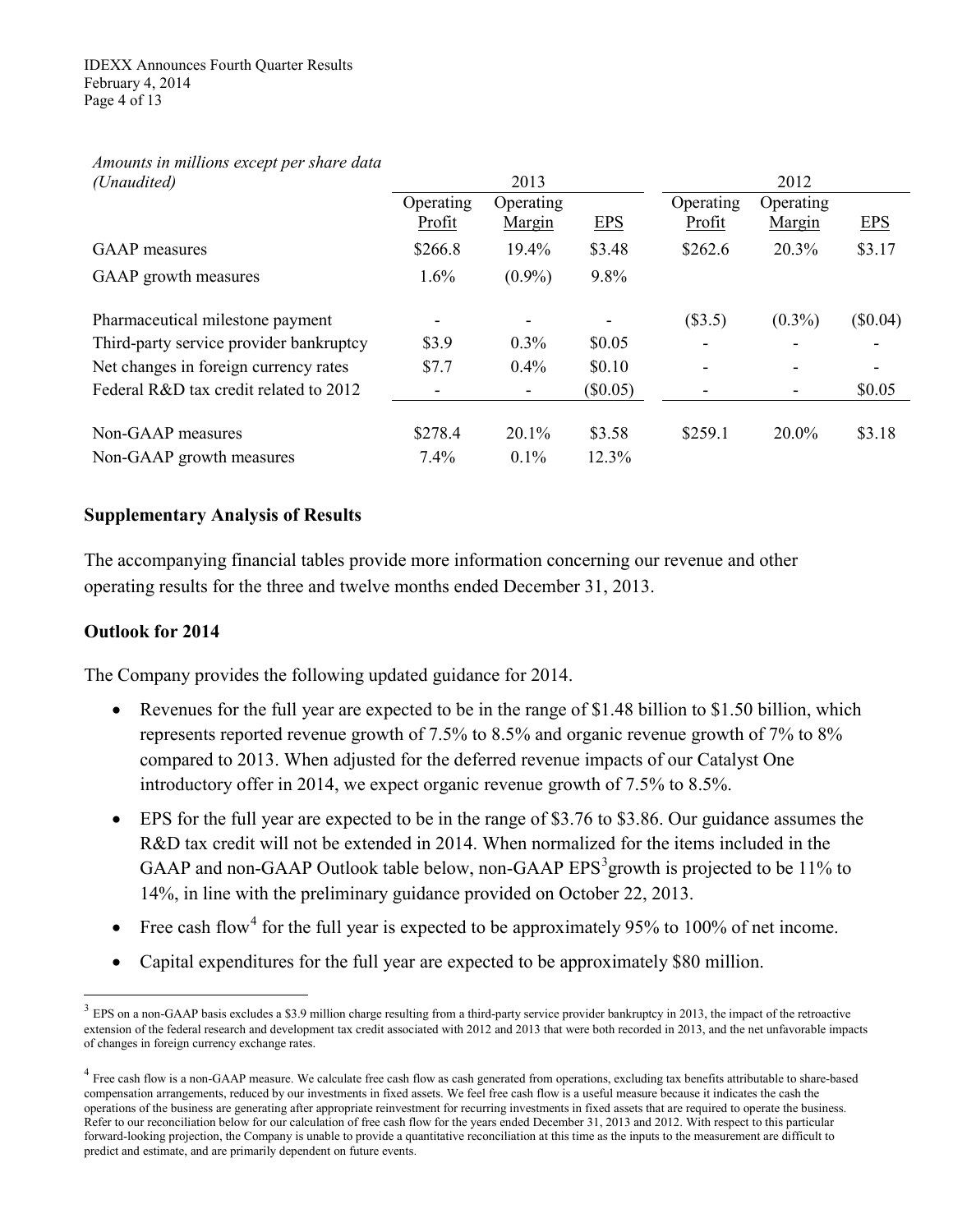IDEXX Announces Fourth Quarter Results February 4, 2014 Page 5 of 13

The above guidance reflects an assumption that the value of the U.S. dollar relative to other currencies will remain at our current assumptions of the euro at \$1.36, the British pound at \$1.66, the Canadian dollar at \$0.90, the Australian dollar at \$0.88 and the Japanese yen at ¥102 to the U.S. dollar for the balance of 2014. A 1% strengthening of the U.S. dollar would decrease revenue by approximately \$5.0 million and operating profit by approximately \$0.8 million on an annual basis. Fluctuations in foreign currency exchange rates from current assumptions could have a significant positive or negative impact on our actual results of operations in both years.

## *GAAP and Non-GAAP Outlook:*

We believe that including the following GAAP and non-GAAP<sup>3</sup> measures of normalized EPS in our outlook for the year ended December 31, 2014 is useful to provide supplemental information regarding the performance of our business, and for period-over-period comparisons of the performance of our business.

|                                                                                            | Guidance Range<br>2014 |             | 2013       |
|--------------------------------------------------------------------------------------------|------------------------|-------------|------------|
|                                                                                            | Low                    | <b>High</b> |            |
| <b>GAAP EPS</b>                                                                            | \$3.76                 | \$3.86      | \$3.48     |
| <b>GAAP EPS Growth</b>                                                                     | 8%                     | 11%         |            |
| Third-party service provider bankruptcy<br>Federal R&D tax credit related to 2012 and 2013 |                        |             | \$0.05     |
| Net changes in foreign currency rates                                                      | \$0.06                 | \$0.06      | $(\$0.10)$ |
| Non-GAAP measures                                                                          | \$3.82                 | \$3.92      | \$3.43     |
| Non-GAAP growth measures                                                                   | 11%                    | 14%         |            |

## **Conference Call and Webcast Information**

IDEXX Laboratories will be hosting a conference call today at 8:30 a.m. (Eastern) to discuss its fourth quarter results and management's outlook. To participate in the conference call, dial 1-612-332-0932 or 1-877-209-9922 and reference confirmation code 317200. An audio replay will be available through February 11, 2014 by dialing 1-320-365-3844 and referencing replay code 317200.

The call will also be available via live or archived webcast on the IDEXX Laboratories' web site at [http://www.idexx.com.](http://www.idexx.com/)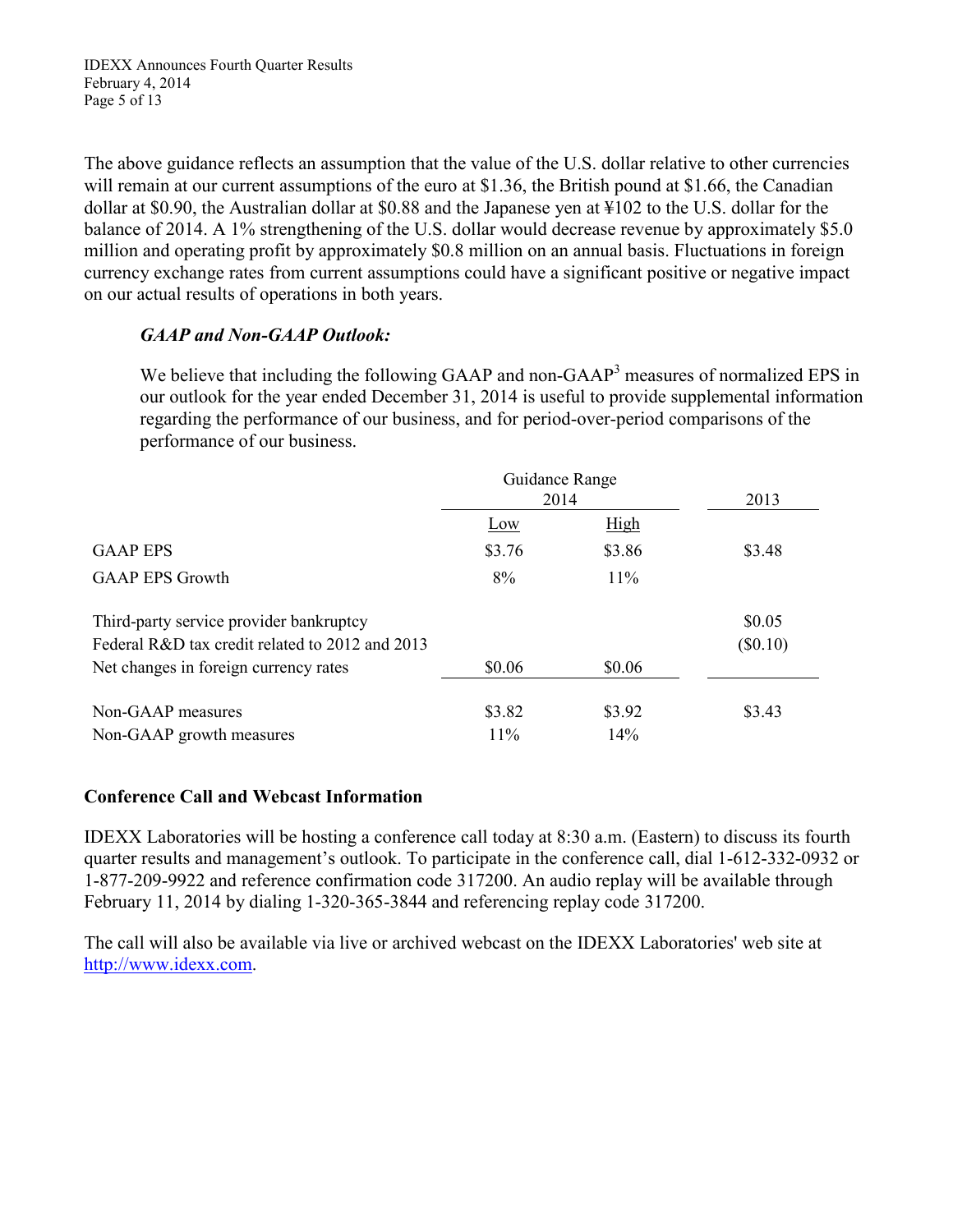IDEXX Announces Fourth Quarter Results February 4, 2014 Page 6 of 13

#### **About IDEXX Laboratories, Inc.**

IDEXX Laboratories, Inc. is a leader in pet healthcare innovation, serving practicing veterinarians around the world with a broad range of diagnostic and information technology-based products and services. IDEXX products enhance the ability of veterinarians to provide advanced medical care, improve staff efficiency and build more economically successful practices. IDEXX is also a worldwide leader in providing diagnostic tests and information for livestock and poultry and tests for the quality and safety of water, milk and food. Headquartered in Maine, IDEXX Laboratories employs over 5,500 people and offers products to customers in over 175 countries.

### **Statement Regarding Non-GAAP Financial Measures**

The following provides information regarding non-GAAP financial measures used in this earnings release: To supplement the Company's consolidated results presented in accordance with accounting principles generally accepted in the United States (GAAP), the Company has disclosed non-GAAP financial measures of operating results that exclude or adjust certain items. Management believes these non-GAAP financial measures provide useful supplemental information for its and investors' evaluation of the Company's business performance and are useful for period-over-period comparisons of the performance of the Company's business. While management believes that these financial measures are useful in evaluating the Company's business, this information should be considered as supplemental in nature and should not be considered in isolation or as a substitute for the related financial information prepared in accordance with GAAP. In addition, these non-GAAP financial measures may not be the same as similarly entitled measures reported by other companies. See reconciliations, if any, included elsewhere in this release for a reconciliation of the non-GAAP financial measures to the most directly comparable GAAP measures.

### **Note Regarding Forward-Looking Statements**

*This press release contains statements about the Company's business prospects and estimates of the Company's financial results for future periods that are forward-looking statements as defined in the Private Securities Litigation Reform Act of 1995. Forward-looking statements can be identified by the use of words such as "expects," "may," "anticipates," "intends," "would," "will," "plans," "believes,"*  "estimates," "should," and similar words and expressions. These statements are based on management's expectations of future events as *of the date of this press release, and the Company assumes no obligation to update any forward-looking statements as a result of new information or future events or developments. Actual results could differ materially from management's expectations. Factors that could cause or contribute to such differences include the following: the Company's ability to develop, manufacture, introduce and market new products and enhancements to existing products*; *the Company's ability to achieve cost improvements in its worldwide network of laboratories and in the manufacture of in-clinic instruments; the Company's ability to identify acquisition opportunities, complete acquisitions and integrate acquired businesses; disruptions, shortages or pricing changes that affect the Company's purchases of products and materials from third parties, including from sole source suppliers; the Company's ability to manufacture complex biologic products; the impact of a weak economy on demand for the Company's products and services; the effectiveness of the Company's sales and marketing activities; the effect of government regulation on the Company's business, including government decisions about whether and when to approve the Company's products and decisions regarding labeling, manufacturing and marketing products; the impact of a change in the status of one of the Company's distributors on the Company's results of operations; the Company's ability to obtain patent and other intellectual property protection for its products, successfully enforce its intellectual property rights and defend itself against third party claims against the Company; the impact of distributor purchasing decisions on sales of the Company's products that are sold through distribution; the impact of competition, technological change, veterinary hospital consolidation, and the prevalence of buying consortiums on the markets for the Company's products; changes or trends in veterinary medicine that affect the rate of use of the Company's products and services by veterinarians; the impact of the Company's inexperience and small scale in the human point-of-care market; the effects of operations outside the U.S., including from currency fluctuations, different regulatory, political and economic conditions, and different market conditions; the effects of interruptions to the Company's operations due to natural disasters or system failures; the impact of any class action litigation due to stock price volatility; the effect on the Company's stock price if quarterly or annual operations results do not meet expectations of market analysts or investors in future periods; and potential exposures related to our worldwide provision for income taxes and the potential loss of tax incentives. A further description of these and other factors can be found in the Company's Quarterly Report on Form 10-Q for the quarter ended September 30, 2013, in the section captioned "Risk Factors."*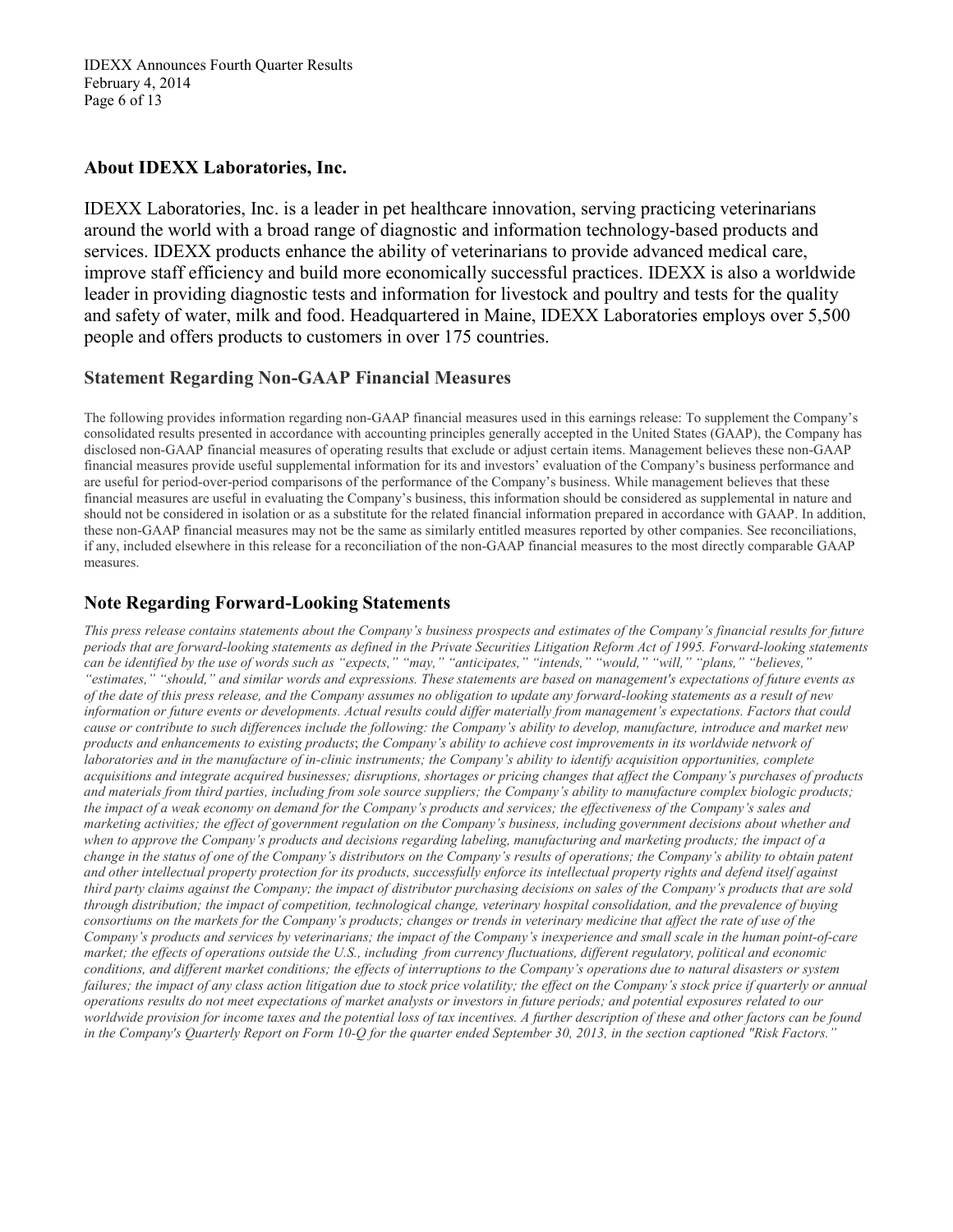## **Consolidated Statement of Operations**

*Amounts in thousands except per share data (Unaudited)*

|                     |                                               | <b>Three Months Ended</b> |    |              | <b>Twelve Months Ended</b> |              |    |              |
|---------------------|-----------------------------------------------|---------------------------|----|--------------|----------------------------|--------------|----|--------------|
|                     |                                               | December 31,              |    | December 31, |                            | December 31, |    | December 31, |
|                     |                                               | 2013                      |    | 2012         |                            | 2013         |    | 2012         |
| <b>Revenue:</b>     | Revenue                                       | \$<br>354,073             | S. | 319,538      | \$                         | 1,377,058    | S. | 1,293,338    |
| <b>Expenses and</b> |                                               |                           |    |              |                            |              |    |              |
| Income:             | Cost of revenue                               | 165,408                   |    | 150,488      |                            | 620,940      |    | 594,190      |
|                     | Gross profit                                  | 188,665                   |    | 169,050      |                            | 756,118      |    | 699,148      |
|                     | Sales and marketing                           | 66,694                    |    | 52,724       |                            | 243,492      |    | 216,962      |
|                     | General and administrative                    | 38,147                    |    | 31,849       |                            | 157,861      |    | 137,609      |
|                     | Research and development                      | 22,496                    |    | 21,050       |                            | 88,003       |    | 82,014       |
|                     | Income from operations                        | 61,328                    |    | 63,427       |                            | 266,762      |    | 262,563      |
|                     | Interest expense, net                         | (1,369)                   |    | (343)        |                            | (3,501)      |    | (1,946)      |
|                     | Income before provision for income taxes      | 59,959                    |    | 63,084       |                            | 263,261      |    | 260,617      |
|                     | Provision for income taxes                    | 16,722                    |    | 19,724       |                            | 75,467       |    | 82,330       |
| <b>Net Income:</b>  | Net income                                    | 43,237                    |    | 43,360       |                            | 187,794      |    | 178,287      |
|                     | Less: Noncontrolling interest in subsidiary's |                           |    |              |                            |              |    |              |
|                     | (losses) earnings                             | (21)                      |    | 6            |                            | (6)          |    | 20           |
|                     | Net income attributable to stockholders       | \$<br>43,258              | \$ | 43,354       | \$                         | 187,800      | \$ | 178,267      |
|                     | Earnings per share: Basic                     | 0.83                      | \$ | 0.79         |                            | 3.53         | \$ | 3.24         |
|                     | Earnings per share: Diluted                   | \$<br>0.82                | \$ | 0.78         | \$.                        | 3.48         | \$ | 3.17         |
|                     | Shares outstanding: Basic                     | 51,961                    |    | 54,717       |                            | 53,159       |    | 54,985       |
|                     | Shares outstanding: Diluted                   | 52,737                    |    | 55,790       |                            | 53,985       |    | 56,155       |

#### **IDEXX Laboratories, Inc. and Subsidiaries Selected Operating Information** *(Unaudited)*

|                      |                                                    | <b>Three Months Ended</b> |               | <b>Twelve Months Ended</b> |               |  |  |
|----------------------|----------------------------------------------------|---------------------------|---------------|----------------------------|---------------|--|--|
|                      |                                                    | December 31.              | December 31.  | December 31.               | December 31.  |  |  |
|                      |                                                    | 2013                      | 2012          | 2013                       | 2012          |  |  |
| Operating            | Gross profit                                       | 53.3%                     | 52.9%         | 54.9%                      | 54.1%         |  |  |
| Ratios (as a         | Sales, marketing, general and                      |                           |               |                            |               |  |  |
| percentage of        | administrative expense                             | 29.6%                     | 26.5%         | 29.1%                      | 27.4%         |  |  |
| revenue):            | Research and development expense                   | $6.4\%$                   | 6.6%          | 6.4%                       | 6.3%          |  |  |
|                      | Income from operations <sup><math>(1)</math></sup> | 17.3%                     | 19.8%         | 19.4%                      | 20.3%         |  |  |
| <b>International</b> | International revenue <i>(in thousands)</i>        | S<br>154.059              | 136,545<br>S. | 574,712<br>S               | 533,919<br>\$ |  |  |
| <b>Revenue:</b>      | International revenue as percentage of             |                           |               |                            |               |  |  |
|                      | total revenue                                      | 43.5%                     | 42.7%         | 41.7%                      | 41.3%         |  |  |

<sup>(1)</sup> Amounts presented may not recalculate due to rounding.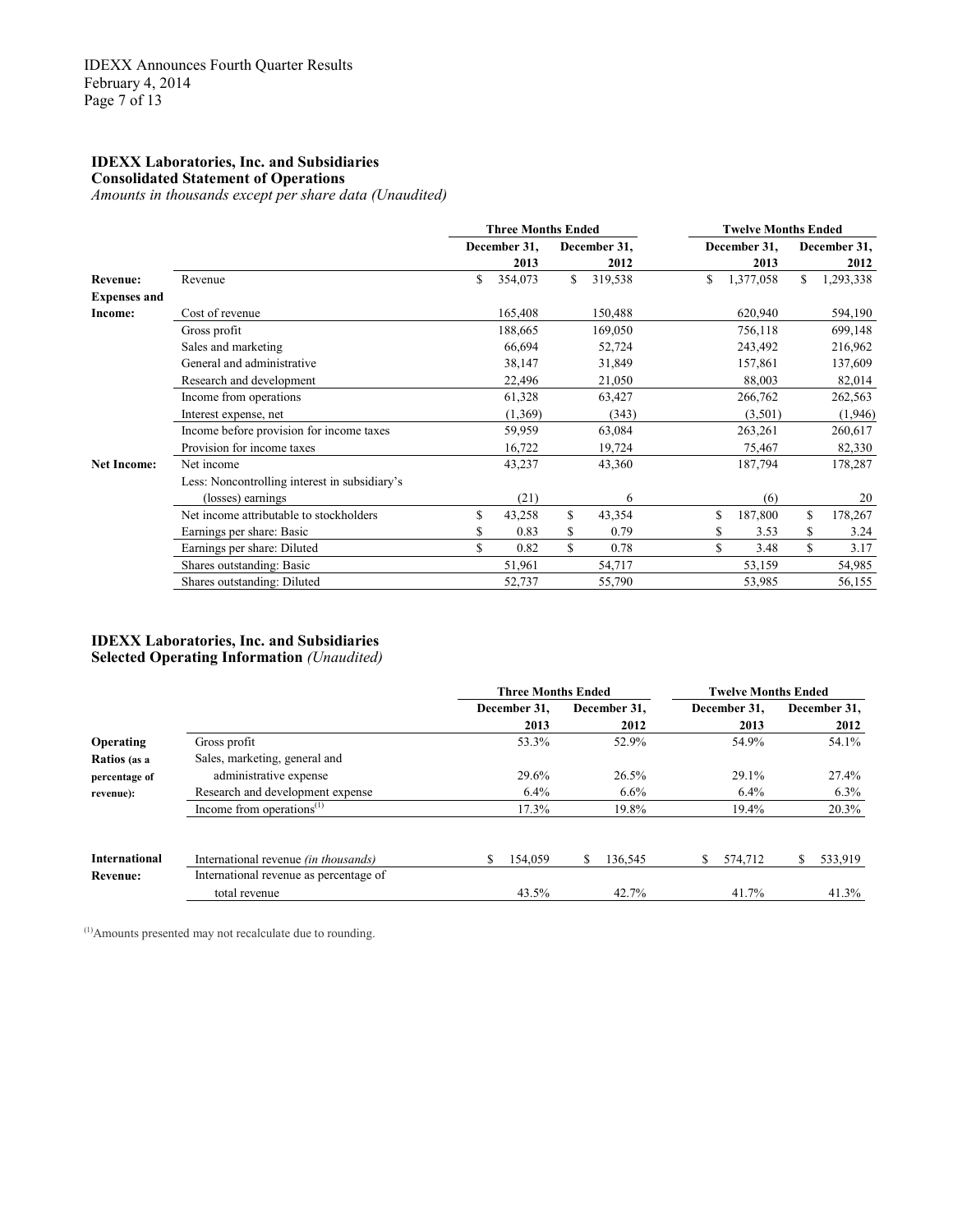#### **Segment Information**

*Amounts in thousands (Unaudited)*

|                      |                            | <b>Three Months Ended</b> |            | <b>Three Months Ended</b> |              |            |  |  |
|----------------------|----------------------------|---------------------------|------------|---------------------------|--------------|------------|--|--|
|                      |                            | December 31,              | Percent of |                           | December 31, | Percent of |  |  |
|                      |                            | 2013                      | Revenue    |                           | 2012         | Revenue    |  |  |
| <b>Revenue:</b>      | CAG                        | \$<br>293,552             |            | \$                        | 263,487      |            |  |  |
|                      | Water                      | 21,662                    |            |                           | 20,892       |            |  |  |
|                      | <b>LPD</b>                 | 32,363                    |            |                           | 28,895       |            |  |  |
|                      | Other                      | 6,496                     |            |                           | 6,264        |            |  |  |
|                      | Total                      | \$<br>354,073             |            | \$                        | 319,538      |            |  |  |
| <b>Gross Profit:</b> | CAG                        | \$<br>152,034             | 51.8%      | \$                        | 135,176      | 51.3%      |  |  |
|                      | Water                      | 14,082                    | 65.0%      |                           | 13,883       | 66.5%      |  |  |
|                      | <b>LPD</b>                 | 18,264                    | 56.4%      |                           | 16,365       | 56.6%      |  |  |
|                      | Other                      | 3,415                     | 52.6%      |                           | 2,494        | 39.8%      |  |  |
|                      | <b>Unallocated Amounts</b> | 870                       | N/A        |                           | 1,132        | N/A        |  |  |
|                      | Total                      | \$<br>188,665             | 53.3%      | \$                        | 169,050      | 52.9%      |  |  |
| <b>Income from</b>   |                            |                           |            |                           |              |            |  |  |
| <b>Operations:</b>   | CAG                        | \$<br>51,268              | 17.5%      | \$                        | 45,899       | 17.4%      |  |  |
|                      | Water                      | 8,639                     | 39.9%      |                           | 9,068        | 43.4%      |  |  |
|                      | <b>LPD</b>                 | 4,983                     | 15.4%      |                           | 5,245        | 18.2%      |  |  |
|                      | Other                      | 517                       | $8.0\%$    |                           | 3,216        | 51.3%      |  |  |
|                      | <b>Unallocated Amounts</b> | (4,079)                   | N/A        |                           | (1)          | N/A        |  |  |
|                      | Total                      | \$<br>61,328              | 17.3%      | \$                        | 63,427       | 19.8%      |  |  |

|                      |                            |     | <b>Twelve Months Ended</b> |            | <b>Twelve Months Ended</b> |              |            |  |
|----------------------|----------------------------|-----|----------------------------|------------|----------------------------|--------------|------------|--|
|                      |                            |     | December 31,               | Percent of |                            | December 31, | Percent of |  |
|                      |                            |     | 2013                       | Revenue    |                            | 2012         | Revenue    |  |
| <b>Revenue:</b>      | CAG                        | \$  | 1,150,169                  |            | \$                         | 1,072,211    |            |  |
|                      | Water                      |     | 87,959                     |            |                            | 84,680       |            |  |
|                      | <b>LPD</b>                 |     | 113,811                    |            |                            | 111,308      |            |  |
|                      | Other                      |     | 25,119                     |            |                            | 25,139       |            |  |
|                      | Total                      | \$  | 1,377,058                  |            | \$                         | 1,293,338    |            |  |
| <b>Gross Profit:</b> | CAG                        | \$  | 616,335                    | 53.6%      | \$                         | 561,043      | 52.3%      |  |
|                      | Water                      |     | 58,218                     | 66.2%      |                            | 56,133       | 66.3%      |  |
|                      | <b>LPD</b>                 |     | 62,534                     | 54.9%      |                            | 66,166       | 59.4%      |  |
|                      | Other                      |     | 12,650                     | 50.4%      |                            | 10,645       | 42.3%      |  |
|                      | <b>Unallocated Amounts</b> |     | 6,381                      | N/A        |                            | 5,161        | N/A        |  |
|                      | Total                      | \$. | 756,118                    | 54.9%      | \$                         | 699,148      | 54.1%      |  |
| <b>Income from</b>   |                            |     |                            |            |                            |              |            |  |
| <b>Operations:</b>   | CAG                        | S.  | 218,645                    | 19.0%      | S                          | 203,236      | 19.0%      |  |
|                      | Water                      |     | 37,321                     | 42.4%      |                            | 37,687       | 44.5%      |  |
|                      | <b>LPD</b>                 |     | 14,159                     | 12.4%      |                            | 20,808       | 18.7%      |  |
|                      | Other                      |     | 2,405                      | 9.6%       |                            | 2,902        | 11.5%      |  |
|                      | <b>Unallocated Amounts</b> |     | (5,768)                    | N/A        |                            | (2,070)      | N/A        |  |
|                      | Total                      | \$  | 266,762                    | 19.4%      | S                          | 262,563      | 20.3%      |  |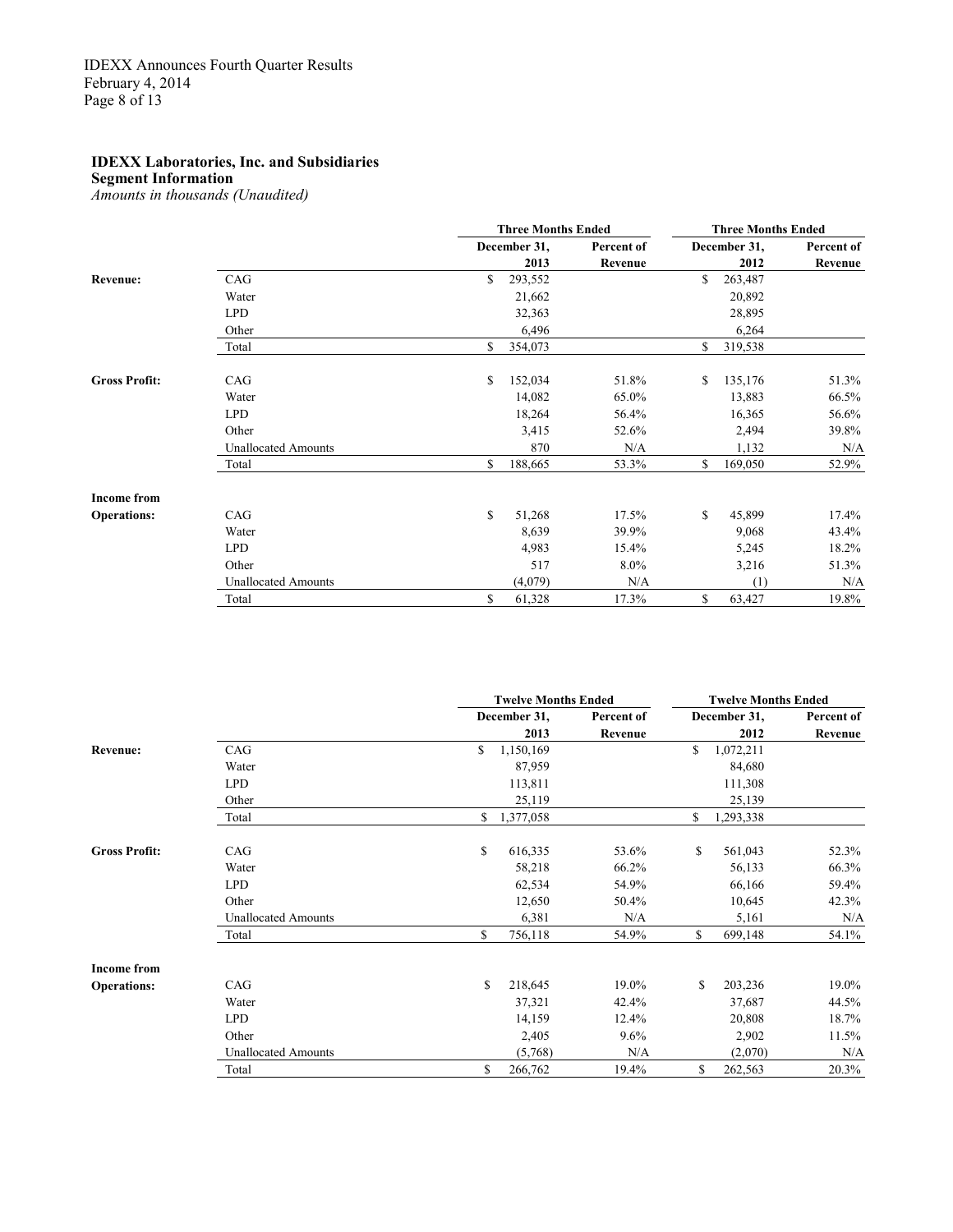#### **IDEXX Laboratories, Inc. and Subsidiaries Revenues and Revenue Growth Analysis by Product and Service Categories**

*Amounts in thousands (Unaudited)*

|                    | <b>Three Months Ended</b> |                      |                  |                      |                                                             |                                                                       |                                          |  |
|--------------------|---------------------------|----------------------|------------------|----------------------|-------------------------------------------------------------|-----------------------------------------------------------------------|------------------------------------------|--|
| <b>Net Revenue</b> | December<br>31, 2013      | December<br>31, 2012 | Dollar<br>Change | Percentage<br>Change | Percentage<br><b>Change from</b><br>Currence <sup>(1)</sup> | Percentage<br>Change from<br>Acquisitions <sup><math>(2)</math></sup> | <b>Organic Revenue</b><br>$Growth^{(3)}$ |  |
| CAG                | 293,552 \$                | 263,487 \$           | 30,065           | $11.4\%$             | $(1.0\%)$                                                   | $0.3\%$                                                               | $12.1\%$                                 |  |
| Water              | 21,662                    | 20,892               | 770              | $3.7\%$              | $(1.0\%)$                                                   | $1.4\%$                                                               | $3.3\%$                                  |  |
| <b>LPD</b>         | 32,363                    | 28,895               | 3,468            | 12.0%                | $0.8\%$                                                     | $7.3\%$                                                               | 3.9%                                     |  |
| Other              | 6.496                     | 6.264                | 232              | $3.7\%$              | $0.3\%$                                                     |                                                                       | $3.4\%$                                  |  |
| Total              | 354,073                   | 319,538              | 34,535           | 10.8%                | $(0.8\%)$                                                   | $1.0\%$                                                               | 10.6%                                    |  |

|                                                                                                |    | <b>Three Months Ended</b> |  |                      |  |                  |                      |                                                             |                                                                              |                                          |
|------------------------------------------------------------------------------------------------|----|---------------------------|--|----------------------|--|------------------|----------------------|-------------------------------------------------------------|------------------------------------------------------------------------------|------------------------------------------|
| <b>Net CAG Revenue</b>                                                                         |    | December<br>31, 2013      |  | December<br>31, 2012 |  | Dollar<br>Change | Percentage<br>Change | Percentage<br><b>Change from</b><br>Currency <sup>(1)</sup> | Percentage<br><b>Change from</b><br>Acquisitions <sup><math>(2)</math></sup> | <b>Organic Revenue</b><br>$Growth^{(3)}$ |
| CAG Diagnostics recurring revenue                                                              | S. | 238,935 \$                |  | 216,185 \$           |  | 22,750           | $10.5\%$             | $(0.9\%)$                                                   | $0.1\%$                                                                      | 11.3%                                    |
| VetLab consumables                                                                             |    | 81.555                    |  | 72.420               |  | 9.135            | 12.6%                | $(0.7\%)$                                                   | $\overline{\phantom{0}}$                                                     | 13.3%                                    |
| VetLab service and accessories                                                                 |    | 13.666                    |  | 12,442               |  | 1,224            | $9.8\%$              | $(1.9\%)$                                                   | $\overline{\phantom{0}}$                                                     | 11.7%                                    |
| Rapid assay products                                                                           |    | 36.365                    |  | 33.676               |  | 2,689            | 8.0%                 | $(0.8\%)$                                                   | $\overline{\phantom{0}}$                                                     | 8.8%                                     |
| Reference laboratory diagnostic<br>and consulting services<br>CAG Diagnostics capital - VetLab |    | 107.349                   |  | 97.647               |  | 9,702            | $9.9\%$              | $(0.9\%)$                                                   | $0.2\%$                                                                      | $10.6\%$                                 |
| instruments<br>Customer information management and                                             |    | 27,752                    |  | 24,624               |  | 3,128            | 12.7%                | $(2.5\%)$                                                   | $\overline{\phantom{a}}$                                                     | 15.2%                                    |
| digital imaging systems                                                                        |    | 26,865                    |  | 22,678               |  | 4,187            | 18.5%                | $(0.4\%)$                                                   | $2.8\%$                                                                      | $16.1\%$                                 |
| Net CAG revenue                                                                                | \$ | 293,552 \$                |  | 263,487              |  | 30,065           | 11.4%                | $(1.0\%)$                                                   | $0.3\%$                                                                      | 12.1%                                    |

 $<sup>(1)</sup>$ The percentage change from currency is a non-GAAP measure. It represents the percentage change in revenue resulting from the difference between the</sup> average exchange rates during the three months ended December 31, 2013 and the same period of the prior year applied to foreign currency denominated revenues for the three months ended December 31, 2013.

 $^{(2)}$ The percentage change from acquisitions is a non-GAAP measure. It represents the percentage change in revenue during the three months ended December 31, 2013 compared to the three months ended December 31, 2012 attributed to acquisitions subsequent to September 30, 2012.

 $(3)$ Organic revenue growth is a non-GAAP measure and represents the percentage change in revenue during the three months ended December 31, 2013 compared to the three months ended December 31, 2012 net of acquisitions and the effect of changes in foreign currency exchange rates.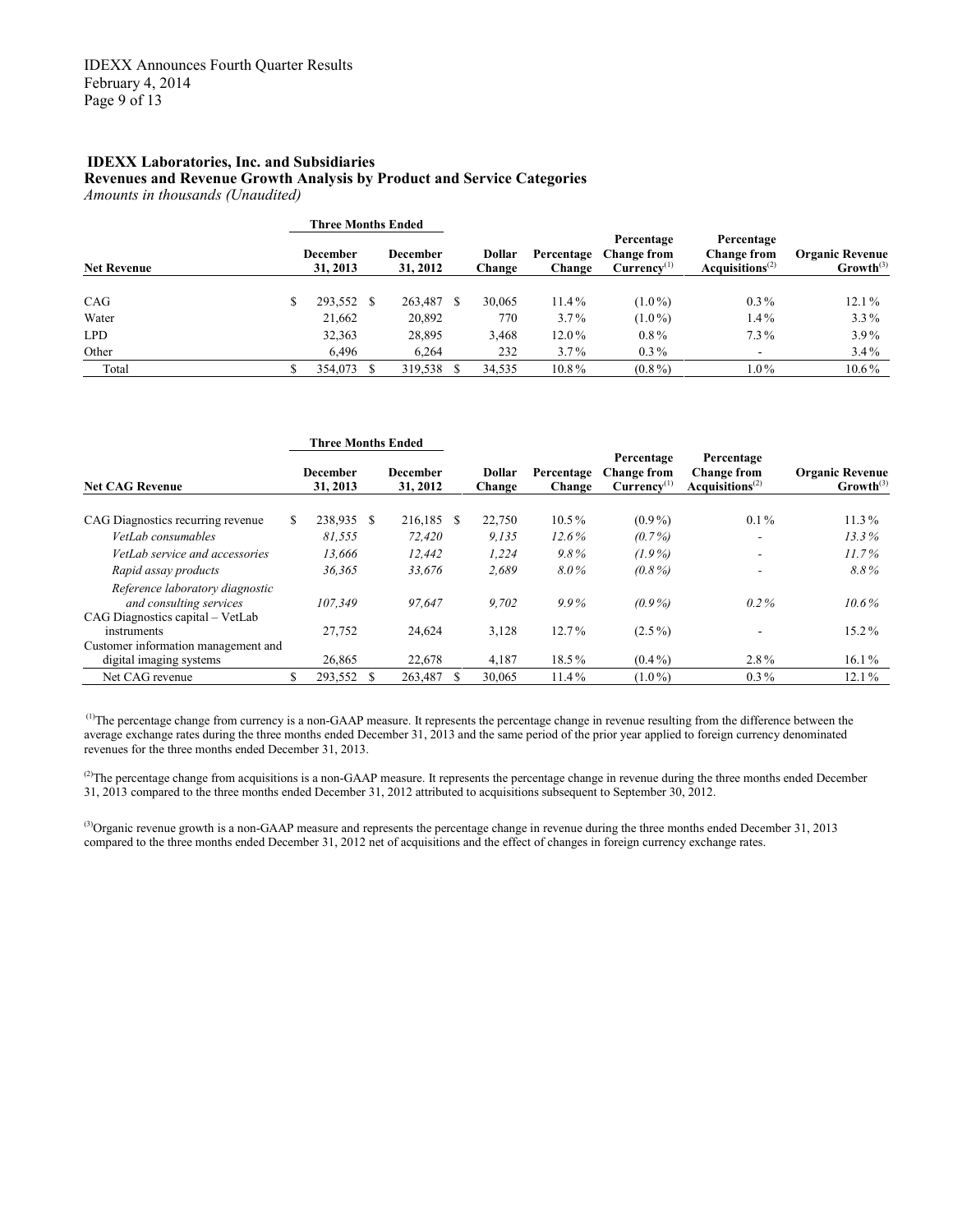#### **IDEXX Laboratories, Inc. and Subsidiaries Revenues and Revenue Growth Analysis by Product and Service Categories**

*Amounts in thousands (Unaudited)*

|                    |                      | Twelve Months Ended  |                  |                      |                                                             |                                                                 |                                          |  |
|--------------------|----------------------|----------------------|------------------|----------------------|-------------------------------------------------------------|-----------------------------------------------------------------|------------------------------------------|--|
| <b>Net Revenue</b> | December<br>31, 2013 | December<br>31, 2012 | Dollar<br>Change | Percentage<br>Change | Percentage<br><b>Change from</b><br>Currence <sup>(1)</sup> | Percentage<br><b>Change from</b><br>Acquisitions <sup>(2)</sup> | <b>Organic Revenue</b><br>$Growth^{(3)}$ |  |
| CAG                | 1,150,169            | .072,211             | 77,958           | $7.3\%$              | $(0.8\%)$                                                   | $0.3\%$                                                         | 7.8%                                     |  |
| Water              | 87,959               | 84,680               | 3,279            | 3.9%                 | $(0.6\%)$                                                   | $0.3\%$                                                         | $4.2\%$                                  |  |
| <b>LPD</b>         | 113,811              | 111,308              | 2,503            | $2.2\%$              | $0.2\%$                                                     | $2.6\%$                                                         | $(0.6\%)$                                |  |
| Other              | 25,119               | 25,139               | (20)             | $(0.1\%)$            | $0.1\%$                                                     |                                                                 | $(0.2\%)$                                |  |
| Total              | 1,377,058            | .293,338             | 83,720           | $6.5\%$              | $(0.7\%)$                                                   | $0.5\%$                                                         | $6.7\%$                                  |  |

|                                                                |    | <b>Twelve Months Ended</b>  |   |                             |    |                         |                      |                                                             |                                                                              |                                          |
|----------------------------------------------------------------|----|-----------------------------|---|-----------------------------|----|-------------------------|----------------------|-------------------------------------------------------------|------------------------------------------------------------------------------|------------------------------------------|
| <b>Net CAG Revenue</b>                                         |    | <b>December</b><br>31, 2013 |   | <b>December</b><br>31, 2012 |    | <b>Dollar</b><br>Change | Percentage<br>Change | Percentage<br><b>Change from</b><br>Currency <sup>(1)</sup> | Percentage<br><b>Change from</b><br>Acquisitions <sup><math>(2)</math></sup> | <b>Organic Revenue</b><br>$Growth^{(3)}$ |
| CAG Diagnostics recurring revenue                              | S. | 974,004                     | S | 896.449                     | -S | 77,555                  | 8.7%                 | $(0.8\%)$                                                   | $0.1\%$                                                                      | $9.4\%$                                  |
| VetLab consumables                                             |    | 311.359                     |   | 278.818                     |    | 32,541                  | $11.7\%$             | $(0.7\%)$                                                   |                                                                              | 12.4%                                    |
| VetLab service and accessories                                 |    | 51.891                      |   | 48.056                      |    | 3.835                   | $8.0\%$              | $(2.5\%)$                                                   | $\overline{\phantom{a}}$                                                     | 10.5%                                    |
| Rapid assay products<br>Reference laboratory diagnostic        |    | 169,547                     |   | 162.232                     |    | 7.315                   | $4.5\%$              | $(0.7\%)$                                                   | $\overline{\phantom{a}}$                                                     | 5.2%                                     |
| and consulting services                                        |    | 441.207                     |   | 407.343                     |    | 33.864                  | 8.3%                 | $(0.8\%)$                                                   | $0.3\%$                                                                      | 8.8%                                     |
| CAG Diagnostics capital - VetLab<br>instruments                |    | 83,374                      |   | 90,177                      |    | (6,803)                 | $(7.5\%)$            | $(1.5\%)$                                                   |                                                                              | $(6.0\%)$                                |
| Customer information management and<br>digital imaging systems |    | 92,791                      |   | 85,585                      |    | 7,206                   | $8.4\%$              | $(0.3\%)$                                                   | $3.1\%$                                                                      | $5.6\%$                                  |
| Net CAG revenue                                                |    | 1,150,169                   | S | .072,211                    |    | 77.958                  | $7.3\%$              | $(0.8\%)$                                                   | $0.3\%$                                                                      | 7.8%                                     |

 $<sup>(1)</sup>$ The percentage change from currency is a non-GAAP measure. It represents the percentage change in revenue resulting from the difference between the</sup> average exchange rates during the twelve months ended December 31, 2013 and the same period of the prior year applied to foreign currency denominated revenues for the twelve months ended December 31, 2013.

 $^{(2)}$ The percentage change from acquisitions is a non-GAAP measure. It represents the percentage change in revenue during the twelve months ended December 31, 2013 compared to the twelve months ended December 31, 2012 attributed to acquisitions subsequent to December 31, 2011.

(3) Organic revenue growth is a non-GAAP measure and represents the percentage change in revenue during the twelve months ended December 31, 2013 compared to the twelve months ended December 31, 2012 net of acquisitions and the effect of changes in foreign currency exchange rates.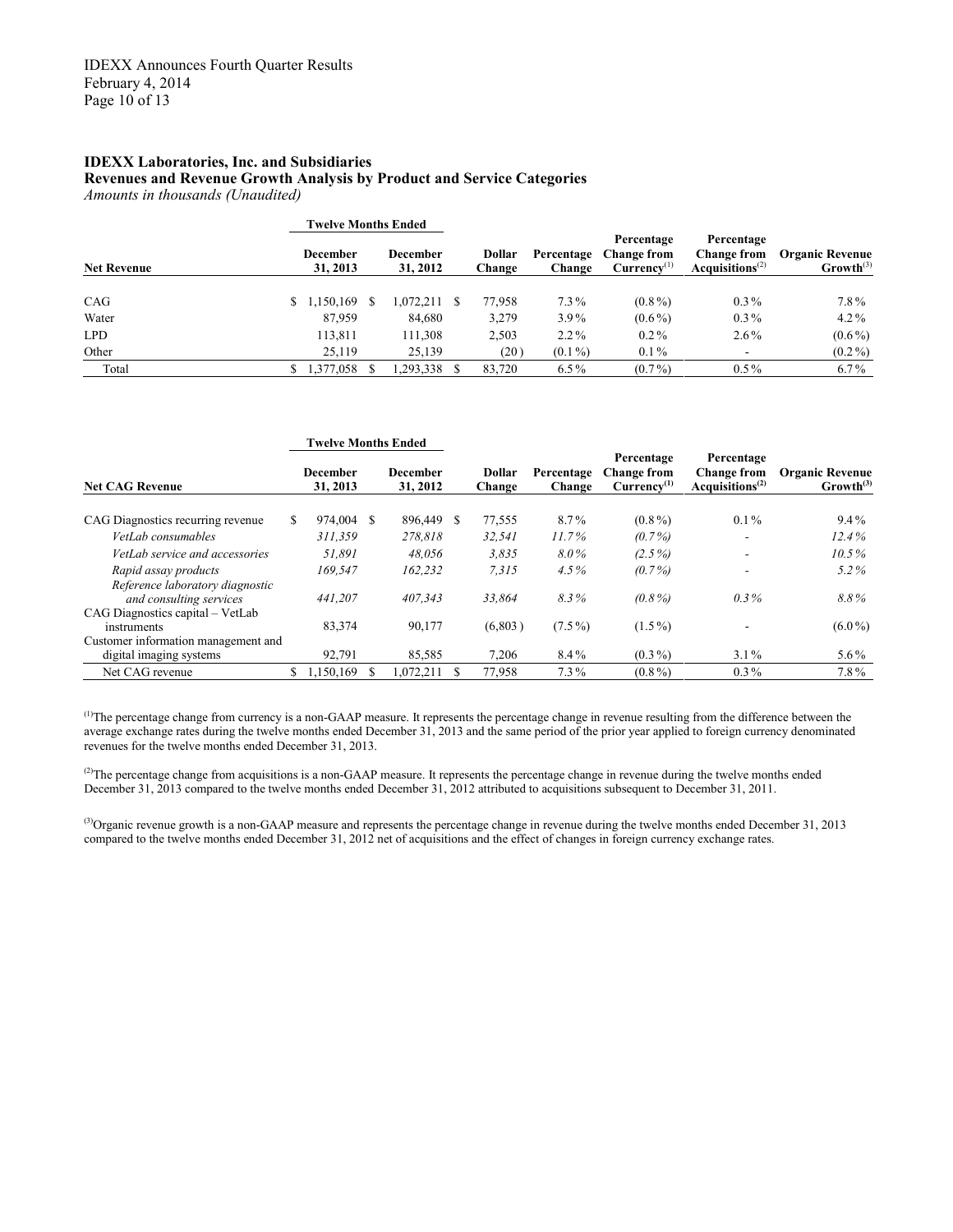**Consolidated Balance Sheet**

*Amounts in thousands (Unaudited)*

|                        |                                            | December 31,  | December 31,            |
|------------------------|--------------------------------------------|---------------|-------------------------|
|                        |                                            | 2013          | 2012                    |
| Assets:                | <b>Current Assets:</b>                     |               |                         |
|                        | Cash and cash equivalents                  | \$<br>279,058 | 223,986<br><sup>S</sup> |
|                        | Accounts receivable, net                   | 158,038       | 138,324                 |
|                        | Inventories                                | 133,427       | 140,946                 |
|                        | Other current assets                       | 82,183        | 66,281                  |
|                        | <b>Total current assets</b>                | 652,706       | 569,537                 |
|                        | Property and equipment, net                | 281,214       | 245,177                 |
|                        | Other long-term assets, net                | 296,596       | 288,888                 |
|                        | <b>Total assets</b>                        | \$1,230,516   | 1,103,602<br>S.         |
| <b>Liabilities and</b> |                                            |               |                         |
| Stockholders'          |                                            |               |                         |
| <b>Equity:</b>         | <b>Current Liabilities:</b>                |               |                         |
|                        | Accounts payable                           | \$<br>29,941  | 35,288<br><sup>\$</sup> |
|                        | Accrued liabilities                        | 148,919       | 137,746                 |
|                        | Debt                                       | 278,035       | 213,107                 |
|                        | Deferred revenue                           | 21,458        | 20,192                  |
|                        | <b>Total current liabilities</b>           | 478,353       | 406,333                 |
|                        | Long-term debt, net of current portion     | 150,359       | 1,394                   |
|                        | Other long-term liabilities                | 83,590        | 59,618                  |
|                        | <b>Total long-term liabilities</b>         | 233,949       | 61,012                  |
|                        |                                            |               |                         |
|                        | Total stockholders' equity                 | 518,186       | 636,223                 |
|                        | Noncontrolling interest                    | 28            | 34                      |
|                        | <b>Total equity</b>                        | 518,214       | 636,257                 |
|                        | Total liabilities and stockholders' equity | \$1,230,516   | \$1,103,602             |

#### **IDEXX Laboratories, Inc. and Subsidiaries Selected Balance Sheet Information** *(Unaudited)*

|                      |                              | December 31,<br>2013 | September 30,<br>2013 | <b>June 30,</b><br>2013 | March 31,<br>2013 | December 31,<br>2012 |
|----------------------|------------------------------|----------------------|-----------------------|-------------------------|-------------------|----------------------|
| <b>Selected</b>      |                              |                      |                       |                         |                   |                      |
| <b>Balance Sheet</b> | Days sales outstanding $(1)$ | 39.9                 | 41.9                  | 41.2                    | 40.8              | 39.9                 |
| Information:         | Inventory turns $(2)$        | 1.9                  |                       |                         |                   | 1.8                  |

 $<sup>(1)</sup>$ Days sales outstanding represents the average of the accounts receivable balances at the beginning and end of each quarter divided by revenue for that</sup> quarter, the result of which is then multiplied by 91.25 days.

 $^{(2)}$  Inventory turns represents inventory-related cost of product sales for the 12 months preceding each quarter-end divided by the inventory balance at the end of the quarter.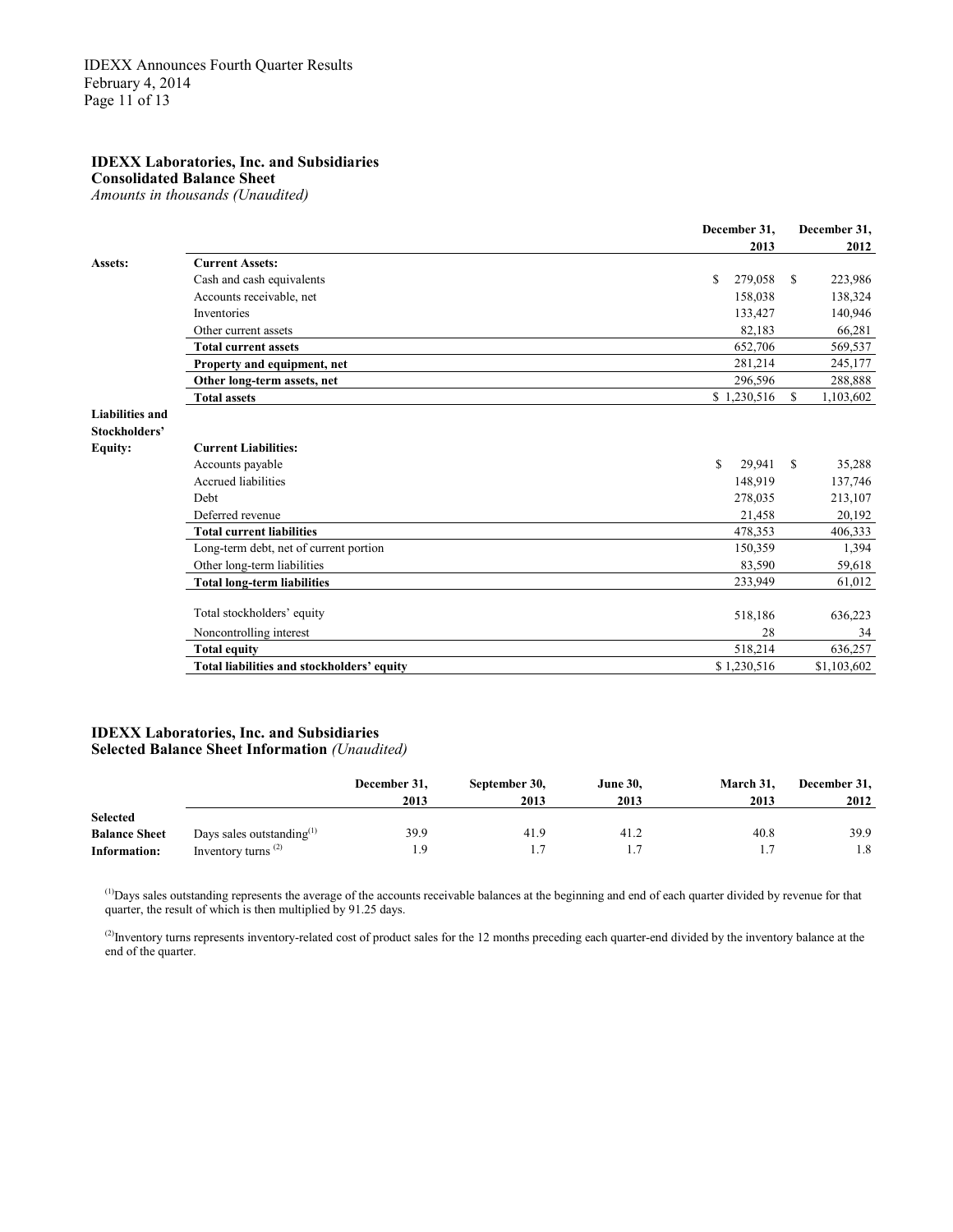**Consolidated Statement of Cash Flows**

*Amounts in thousands (Unaudited)*

|                   |                                                                               |               | <b>Twelve Months Ended</b> |  |  |  |  |
|-------------------|-------------------------------------------------------------------------------|---------------|----------------------------|--|--|--|--|
|                   |                                                                               | December 31,  | December 31,               |  |  |  |  |
|                   |                                                                               | 2013          | $2012^{(1)}$               |  |  |  |  |
| Operating:        | <b>Cash Flows from Operating Activities:</b>                                  |               |                            |  |  |  |  |
|                   | Net income                                                                    | \$<br>187,794 | $\mathbf S$<br>178,287     |  |  |  |  |
|                   | Non-cash charges                                                              | 75,423        | 64,408                     |  |  |  |  |
|                   | Changes in assets and liabilities                                             | (3,063)       | (5,611)                    |  |  |  |  |
|                   | Tax benefit from share-based compensation arrangements                        | (14, 158)     | (14,676)                   |  |  |  |  |
|                   | Net cash provided by operating activities                                     | 245,996       | 222,408                    |  |  |  |  |
| <b>Investing:</b> | <b>Cash Flows from Investing Activities:</b>                                  |               |                            |  |  |  |  |
|                   | Purchases of property and equipment                                           | (77, 612)     | (57, 618)                  |  |  |  |  |
|                   | Proceeds from disposition of pharmaceutical product lines                     | 3,500         | 3,000                      |  |  |  |  |
|                   | Proceeds from sale of property and equipment                                  |               | 45                         |  |  |  |  |
|                   | Acquisition of intangible assets                                              | (1,024)       | (900)                      |  |  |  |  |
|                   | Acquisitions of businesses, net of cash acquired                              | (10, 923)     | (2,658)                    |  |  |  |  |
|                   | Net cash used by investing activities                                         | (86,059)      | (58, 131)                  |  |  |  |  |
| <b>Financing:</b> | <b>Cash Flows from Financing Activities:</b>                                  |               |                            |  |  |  |  |
|                   | Borrowings (repayment) on revolving credit facilities, net                    | 65,000        | (31,000)                   |  |  |  |  |
|                   | Issuance of senior notes                                                      | 150,000       |                            |  |  |  |  |
|                   | Debt issue costs                                                              | (976)         |                            |  |  |  |  |
|                   | Payment of notes payable                                                      | (1,107)       | (917)                      |  |  |  |  |
|                   | Repurchases of common stock                                                   | (367,761)     | (132, 268)                 |  |  |  |  |
|                   | Proceeds from the exercise of stock options and employee stock purchase plans | 38,235        | 24,166                     |  |  |  |  |
|                   | Tax benefit from share-based compensation arrangements                        | 14,158        | 14,676                     |  |  |  |  |
|                   | Net cash used by financing activities                                         | (102, 451)    | (125, 343)                 |  |  |  |  |
|                   | Net effect of changes in exchange rates on cash                               | (2,414)       | 1,157                      |  |  |  |  |
|                   | Net increase in cash and cash equivalents                                     | 55,072        | 40,091                     |  |  |  |  |
|                   | Cash and cash equivalents, beginning of period                                | 223,986       | 183,895                    |  |  |  |  |
|                   | Cash and cash equivalents, end of period                                      | \$<br>279,058 | \$<br>223,986              |  |  |  |  |

#### **IDEXX Laboratories, Inc. and Subsidiaries**

**Free Cash Flow**(**2)**

*Amounts in thousands (Unaudited)*

|                  |                                                                                              | <b>Twelve Months Ended</b> |           |              |              |
|------------------|----------------------------------------------------------------------------------------------|----------------------------|-----------|--------------|--------------|
|                  |                                                                                              | December 31.               |           | December 31, |              |
|                  |                                                                                              |                            | 2013      |              | $2012^{(1)}$ |
| <b>Free Cash</b> |                                                                                              |                            |           |              |              |
| <b>Flow:</b>     | Net cash provided by operating activities                                                    | S.                         | 245,996   |              | 222,408      |
|                  | Royalty prepayment to obtain exclusive patent rights                                         |                            | -         |              | 6.250        |
|                  | Financing cash flows attributable to tax benefits from share-based compensation arrangements |                            | 14,158    |              | 14,676       |
|                  | Purchases of property and equipment                                                          |                            | (77, 612) |              | (57,618)     |
|                  | Free cash flow                                                                               |                            | 182,542   |              | 185,716      |

<sup>(1)</sup> Revisions were made to the Consolidated Statement of Cash Flows for the twelve months ended December 31, 2012 to correctly reflect non-cash purchases of property and equipment embedded in accounts payable, accrued liabilities, and inventory on the Consolidated Balance Sheet at December 31, 2012. These revisions reduced net cash provided by operating activities by \$7.9 million and reduced net cash used by investing activities by \$7.9 million and had no change on the net increase in cash and cash equivalents or free cash flow for the twelve months ended December 31, 2012.

 $<sup>(2)</sup>$  Free cash flow is a non-GAAP measure. We calculate free cash flow as cash generated from operations, excluding our royalty prepayment in the first</sup> quarter of 2012, and tax benefits attributable to share-based compensation arrangements, reduced by our investments in fixed assets. We feel free cash flow is a useful measure because it indicates the cash the operations of the business are generating after appropriate reinvestment for recurring investments in fixed assets that are required to operate the business.